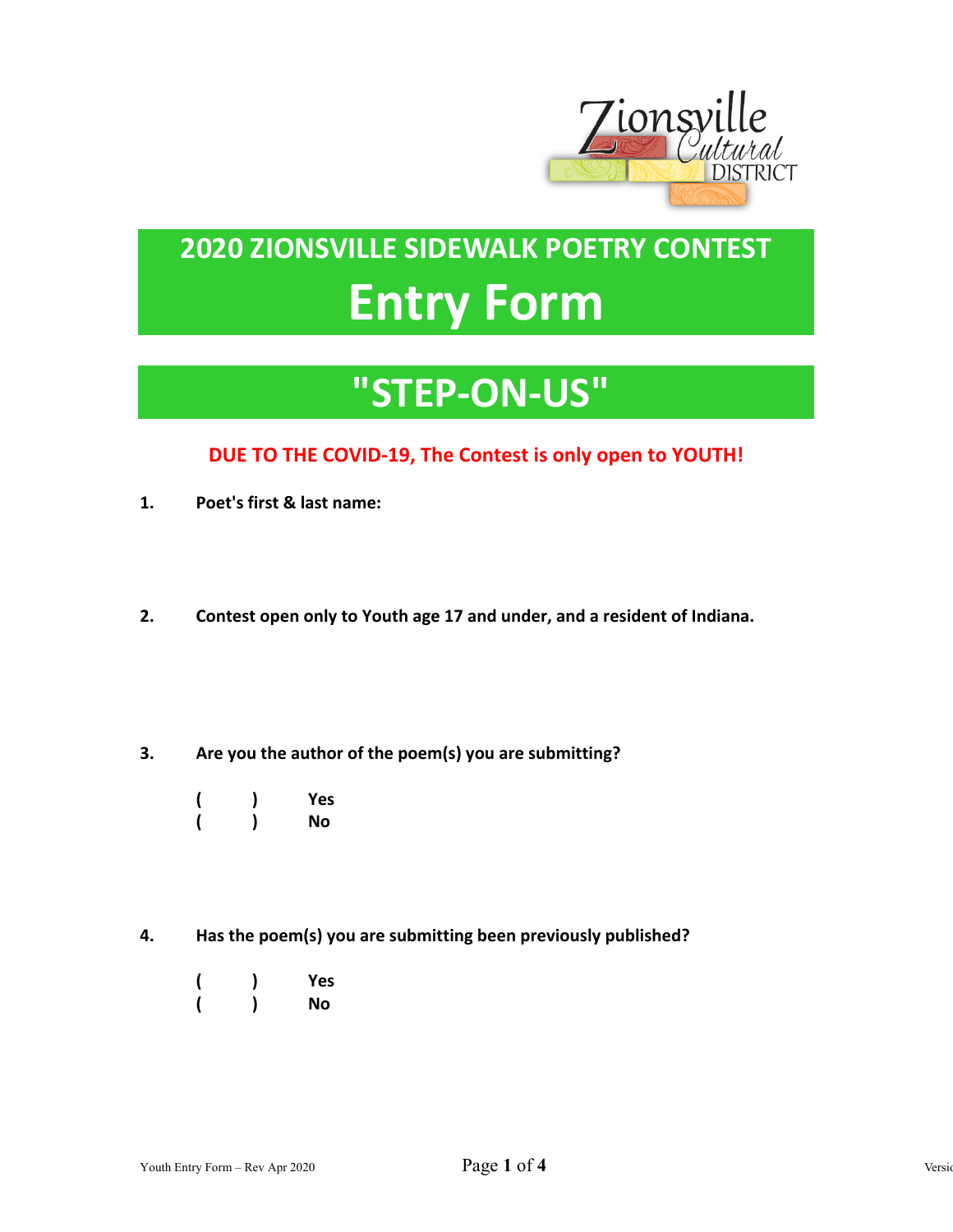**5. Please enter your untitled poem below with no line having more than 32 characters (including spaces and any punctuation). Use no more than the designated 6 lines below:** 

Line 1:

Line 2:

Line 3:

Line 4:

Line 5:

Line 6:

**6. Optional. Please enter your second poem below using the same instructions from item 5 above.** 

Line 1:

Line 2:

Line 3:

Line 4:

Line 5:

Line 6:

**7. Where did you hear about this Contest? \_\_\_\_\_\_\_\_\_\_\_\_\_\_\_\_\_\_\_\_\_\_\_\_\_\_\_\_\_\_\_**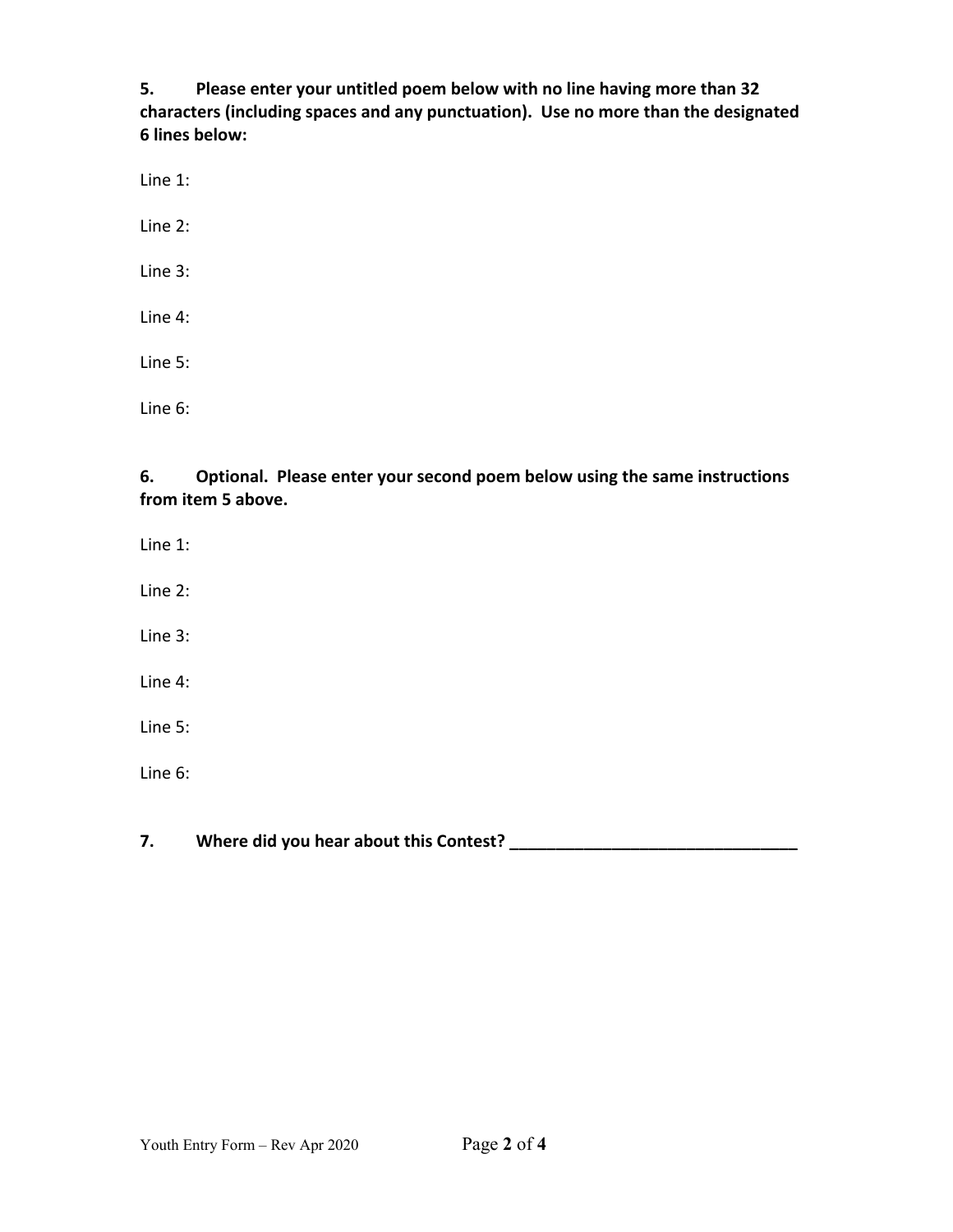## **Certification and Agreement**

You've submitted a poem(s) as a literary work (the "Work") to be evaluated by a panel of judges to be appointed by Zionsville Cultural District, Inc. ("ZCD"), an Indiana nonprofit corporation, in accordance with Rules approved by ZCD, as amended from time to time, which may be located here: **www.zivillecd.org**.

By submitting the Work and signing this form below, you hereby certify and agree to the following:

1. You are the sole author of the Work that is submitted for consideration, the contents of the Work are original, the Work does not infringe upon any right owned by a third party, including, but not limited to, rights in copyright, and you have the unencumbered right to submit the Work.

2. As described in the Contest Rules, you retain full copyright in and to your submissions, provided that you hereby grant to ZCD and the Town of Zionsville (collectively, "Zionsville") a perpetual, royalty-free, non-exclusive, assignable, irrevocable license to copy, reproduce, modify, create derivative work(s), display (privately and publicly) and perform the Work, in any media or format, whether now known or later to be discovered or developed, for any purpose Zionsville sees fit, in its sole discretion, whether commercial or noncommercial. You understand that you will not receive any monetary compensation for submitting your Work, whether it is selected for publication or not, and Zionsville is not under any obligation to publish your Work in any format. The published submissions will remain available to the public for as long as Zionsville sees fit.

3. You certify that you are one or more of the following: (a) the author of the Work and a resident of the State of Indiana, (b) the author of the Work and an individual under the age of 18 who resides in Indiana or (c) the parent or legal guardian of the author of the Work, and such author is an individual under the age of 18 who resides in Indiana.

4. You have read and agree with all of the terms and conditions of the Rules for the Contest available at **www.zvillecd.org** and hereby absolve Zionsville and its respective representatives, successors and assigns from any claim or loss, either past, present or future, in association with this Contest.

5. You authorize us to contact you by phone, or email with the information you provide on this form. You must be present at the unveiling in order to receive prize money.

6. You acknowledge that the terms of this Contest are binding upon your successors, assigns, representatives, heirs and administrators.